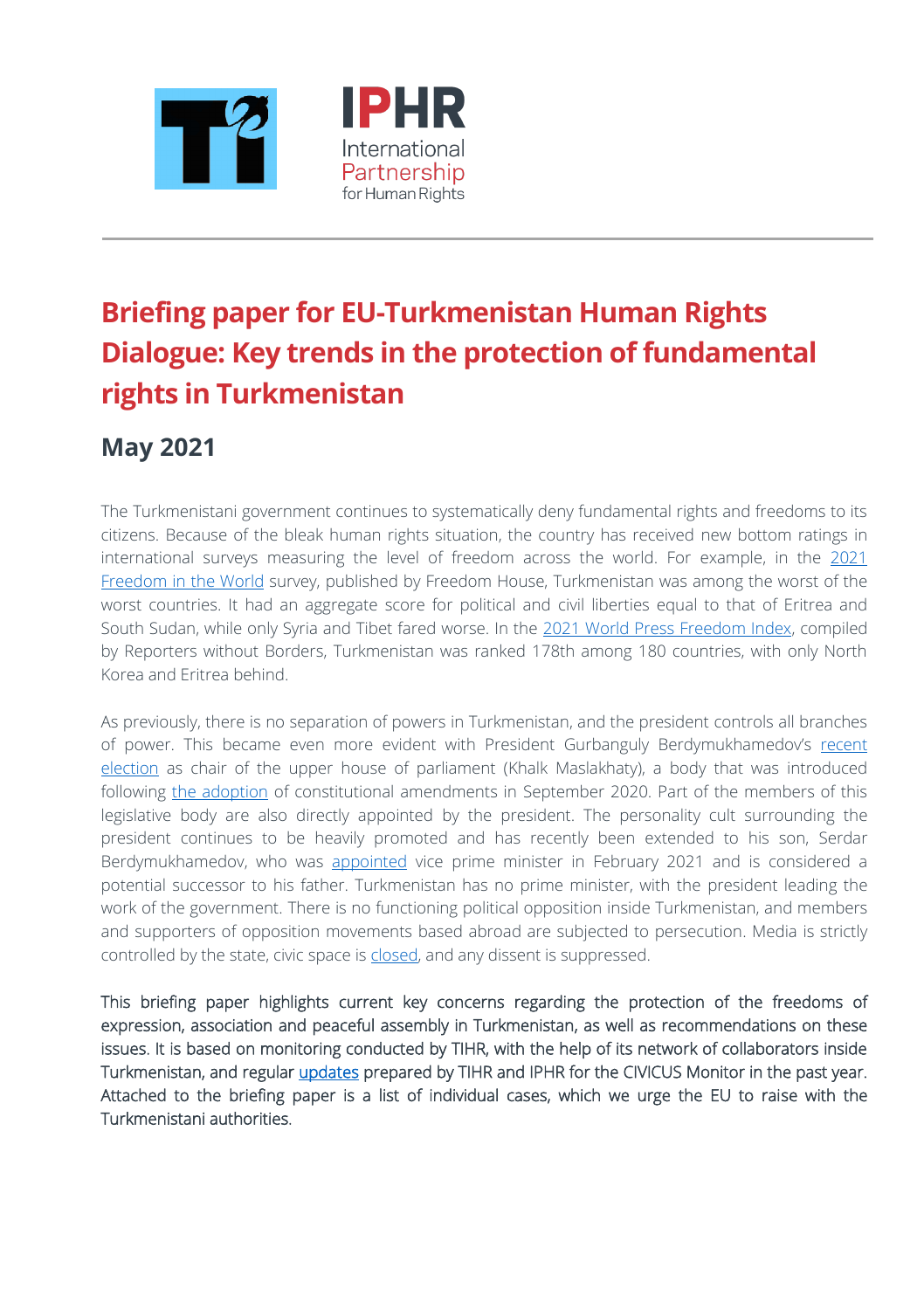### **Summary**

Since the beginning of the global COVID-19 pandemic, the government has pursued a policy of denial, insisting that Turkmenistan is COVID-19 free, although independent reports indicate that the pandemic has taken a serious toll in the country. The authorities have pressured medical workers to participate in covering up the COVID-19 outbreak, and have failed to adequately inform citizens about the Coronavirus, preventive measures introduced to prevent its spread, as well as treatment options.

Against the background of the government's flawed response to the COVID-19 pandemic, the protracted economic crisis in the country and the failure of the authorities to care for the basic needs of citizens, recent months have seen growing expressions of discontent on social media platforms and the emergence of a protest movement abroad. In response to these developments, the authorities havestepped up pressure on critical voices both in- and outside Turkmenistan, targeting outspoken social media users, protest participants, and individuals accused of supporting the agenda of the protest movement, as well as their relatives. Several people have been detained and imprisoned in Turkmenistan in this context, and several activists based abroad have faced the threat of being returned to Turkmenistan.

In addition to seeking to prevent further anti-government rallies abroad, the authorities have sought to curb rare spontaneous protests of citizens inside country venting their frustration at issues related to the ongoing economic crisis. At the same time, the authorities have continued their problematic practice of forcibly mobilising citizens for state-organised mass events, thus also exposing the participants to a heightened risk of contracting COVID-19.

While national state-controlled media only convey state-endorsed messages, the authorities arbitrarily block access to internet sites that provide independent information on the situation in the country, as well as to online platforms that are used for discussion by activists based abroad. The authorities have also recently intensified their campaign against internet circumvention tools, systematically blocking such tools and intimidating individuals who have used them to access foreign-based sites that are otherwise unavailable in the country. Internet access remains limited, slow and expensive compared to global standards.

## **Expression**

### **Policy of COVID-19 denial**

As documented in detail in an IPHR-TIHR [report](https://www.iphronline.org/it-came-with-the-wind-turkmenistan-s-covid-19-response.html) issued in summer 2020, Turkmenistan's government has responded to the global COVID-19 pandemic with denial, lack of transparency and attempts to conceal the truth. Thus, the government has persistently claimed that the pandemic has not reached the country, although the reports of independent, Turkmenistan-covering outlets and organisations have pointed to a serious national outbreak, with hospitals being strained by the influx of people with acute respiratory conditions.

Ahead of the WHO mission to Turkmenistan in July 2020, TIHR and other independent organisations [learned](https://www.iphronline.org/it-came-with-the-wind-turkmenistan-s-covid-19-response.html) about steps taken by the authorities to prevent the experts from finding out the real state of affairs in the country with respect to COVID-19, such as by transferring patients with COVID-19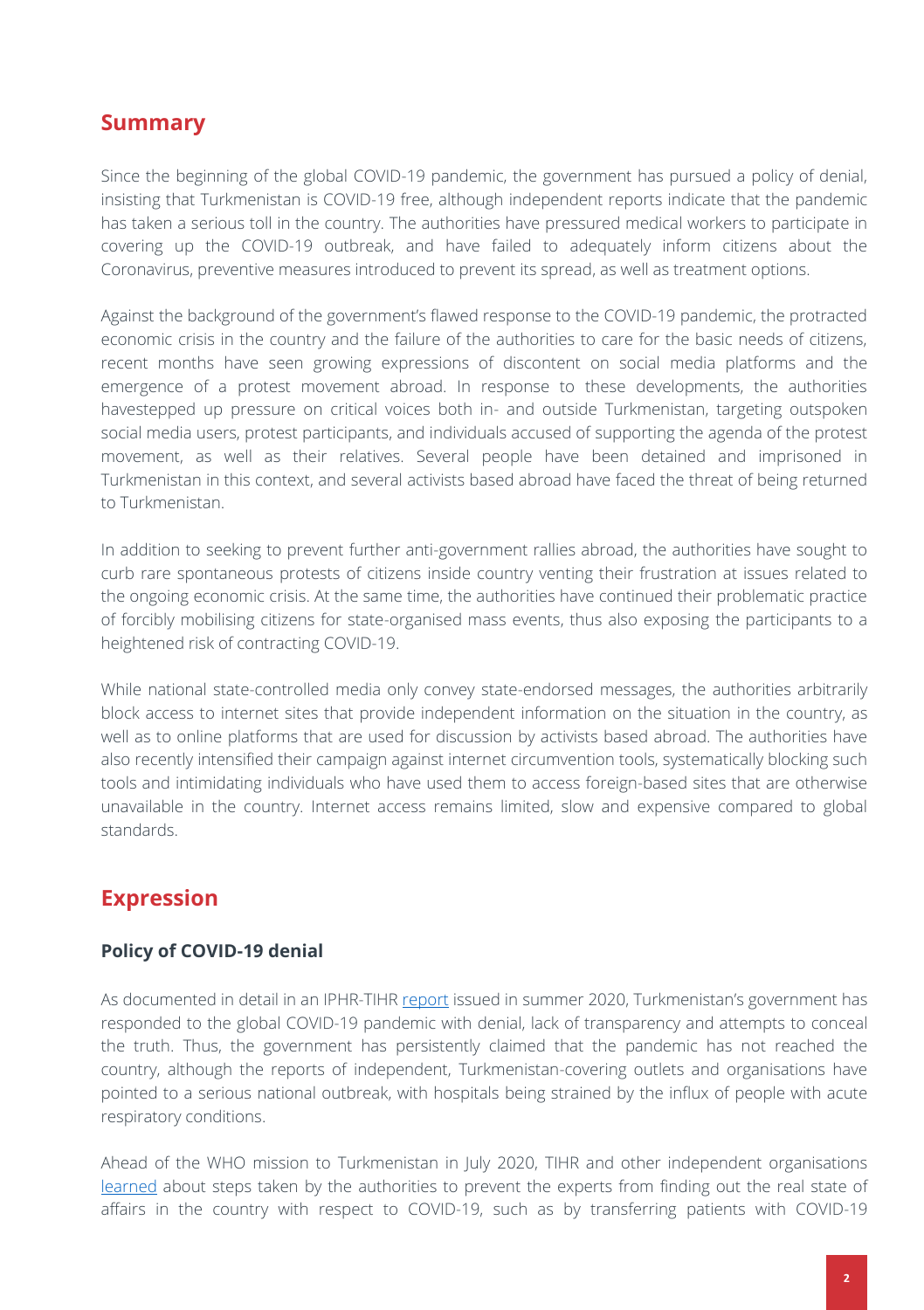symptoms out of the hospitals the experts were due to visit. In accordance with the WHO's recommendations, the government nevertheless initiated measures aimed at preventing the spread of COVID-19, but these measures have been [selectively enforced](https://www.hronikatm.com/2020/09/restrictions-for-unprivileged/) and the authorities have failed to explain the real purpose of them to citizens. For example, initially, the authorities referred to the allegedly increased level of dust in the air to justify the requirement to wear masks. Thus, the authorities have failed to adequately inform citizens about COVID-19, its prevention, as well as diagnosis and treatment options.

The authorities have [pressured](https://www.iphronline.org/it-came-with-the-wind-turkmenistan-s-covid-19-response.html) medical workers to participate in covering up the national COVID-19 outbreak and threatened them with repercussions should they leak information about COVID-19 related cases. For example, in July 2020, the prosecutor's office in Balkanabat reportedly [summoned](https://acca.media/v-turkmenistane-lyudi-massovo-gibnut-ot-covid-19/) doctors and threatened them with imprisonment unless they signed agreements not to disclose any information about the COVID-19 related situation in this city.

The authorities have also sought to track down medical workers suspected of using their phones to document and share COVID-19 related information, such as in a case [reported](https://www.azathabar.com/a/31135145.html) by *Radio Azatlyk*, the Turkmen service of Radio Free Europe/Radio Liberty in March 2021, when police in the city of Turkmenabat carried out checks of the mobile phones of staff working at local medical institutions.

Moreover, medical professionals have been intimidated for raising concerns about the lack of adequate resources for the diagnosis and treatment of people with acute respiratory conditions (conditions indicative of COVID-19, although they are not officially classified as such). In August 2020, TIHR [learned](https://www.hronikatm.com/2020/08/medics-demands/) about a case in which medical workers in Turkmenabat, who had appealed to the regional authorities to provide hospitals with more means of personal protection, medicine and equipment, were warned that their action was "contradictory to the president's policies" and that they might be held accountable.

As part of the cover-up efforts of authorities, relatives of people who have died to due COVID-19 like symptoms have [received](https://en.hronikatm.com/2020/08/the-bodies-of-those-who-have-died-of-pneumonia-are-handed-over-in-plastic-bags-and-relatives-are-requested-to-bury-them-without-unpacking/) the bodies of their loved ones in sealed packages and been requested to bury [them](https://en.hronikatm.com/2020/07/at-least-8-to-12-people-die-of-pneumonia-in-ashgabat-on-a-daily-basis/) immediately without opening the packages.

### *Recommendations*

The authorities of Turkmenistan should:

- Put an end to the policy of denial and cover-up in relation to Covid-19 and acknowledge the current public health crisis in the country.
- Stop pressuring medical workers to participate in covering up the COVID-19 outbreak in the country and ensure that no one is subjected to retaliatory measures for documenting, sharing and discussing information on COVID-19 related issues.

### **Persecution of government critics**

As previously, any kind of civic engagement entailing criticism of the authorities is associated with the risk of persecution in Turkmenistan. The Turkmenistani authorities have recently stepped up pressure on critical voices in response to growing expressions of discontent with the government, in particular through social media platforms and anti-government rallies held by Turkmenistani diaspora communities (see more in the section on Assembly).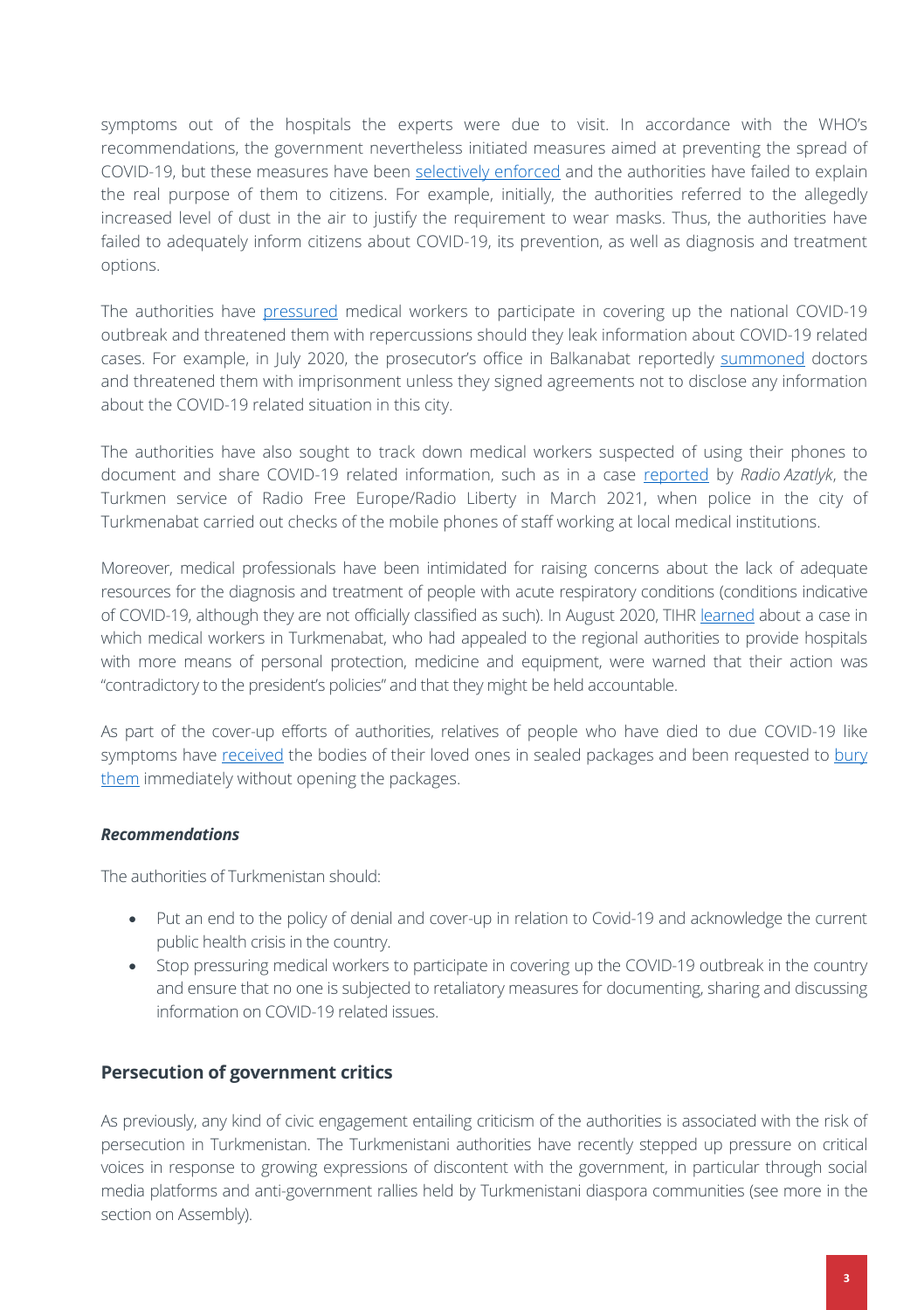Turkmenistani authorities have sought to put pressure on activists based in Turkey and Russia, who have taken part in anti-government protests, posted videos and social media messages critical of those in power and engaged in the activities of opposition movements, both directly and with the help of local authorities in those countries (see more in the section on Assembly). In a number of cases documented by human rights groups in the past year, law enforcement authorities in Turkmenistan have visited and summoned the relatives of foreign-based activists, threatening them with repercussions unless the activists stop their civic and social media engagement and refrain from criticising the authorities. Below one example is described, additional ones can be found on the List of individual cases.

• The relatives of Khamida Babadjanova, an activist living in Turkey who has engaged on the YouTube forum of an opposition group, were subjected to pressure starting in mid-June 2020. As [documented](https://www.hronikatm.com/2020/08/repressions-2/) by Memorial Human Rights Centre ("Memorial") and the Turkmen Helsinki Foundation for Human Rights (THF), on 25 June 2020, local officials in the city of Kunya Urgench summoned Babadjanova's mother and older brother for an informal discussion, demanded that the activist stops appearing on the internet and threatened to arrest her as a "traitor" is she returns home. In connection with a planned anti-government rally in Istanbul in mid-July 2020 (see the section on Assembly), where Babadjanova was among the participants, local police in Kunya Urgench summoned her younger sister, demanding that the activist deletes all her videos on the internet and stops publishing such video appeals.

In some cases, Turkmenistani activists based abroad have been threatened with deportation to Turkmenistan, where they would be at imminent risk of arrest, torture and ill-treatment, and imprisonment on trumped-up charges in retaliation for their civic engagement and criticism of the authorities. Activists Dursoltan Taganova and Rozgeldy Choliev both faced such threats as part of broader campaigns of intimidation targeting them and their relatives (see the List of individual cases for more information).

Human rights groups have also documented a number of cases where the Turkmenistani authorities have tracked down and [threatened](https://en.hronikatm.com/2020/07/stop-persecution-of-turkmen-civic-activists/) Turkmenistan-based individuals who have used social media platforms to speak out against the government and engage with like-minded individuals based abroad. In some cases, such as the two described below, such individuals have been detained:

- Security services [detained](https://rus.azathabar.com/a/30691906.html) Murad Dushemov and his mother in Ashgabat on 16 June 2020 after the activist published a YouTube appeal, in which he criticised both the government and the exile-based opposition and called on political movements to work together with people in the country. Prior to this, he had reportedly [taken active part](https://fergana.agency/articles/119562/) in the discussions on a chat forum of an exile-based opposition group. Dushemov's mother was released later the same day, while Dushemov [was held](https://rus.azathabar.com/a/30693665.html) for ten days.
- On 8 August 2020, law enforcement authorities in Turkmenabat [detained](https://www.hronikatm.com/2020/08/grazhdanskij-aktivist-v-turkmenistane-osvobozhden-posle-15-sutok-administrativnogo-aresta/) Kurbanov Reimberdy, an active participant in chat discussions with protest movement participants based abroad, and searched his home, confiscating his computer, telephone and flash cards. During the search, the security service officials reportedly threatened Reimberdy's mother and other family members. Reimberdy [was released](https://www.hronikatm.com/2020/08/grazhdanskij-aktivist-v-turkmenistane-osvobozhden-posle-15-sutok-administrativnogo-aresta/) after being held for 15 days.

In other cases, Turkmenistan-based individuals have been criminally charged in retaliation for their contacts with activists and groups abroad. Journalist Nurgeldy Khalykov and lawyer Pygambergeldy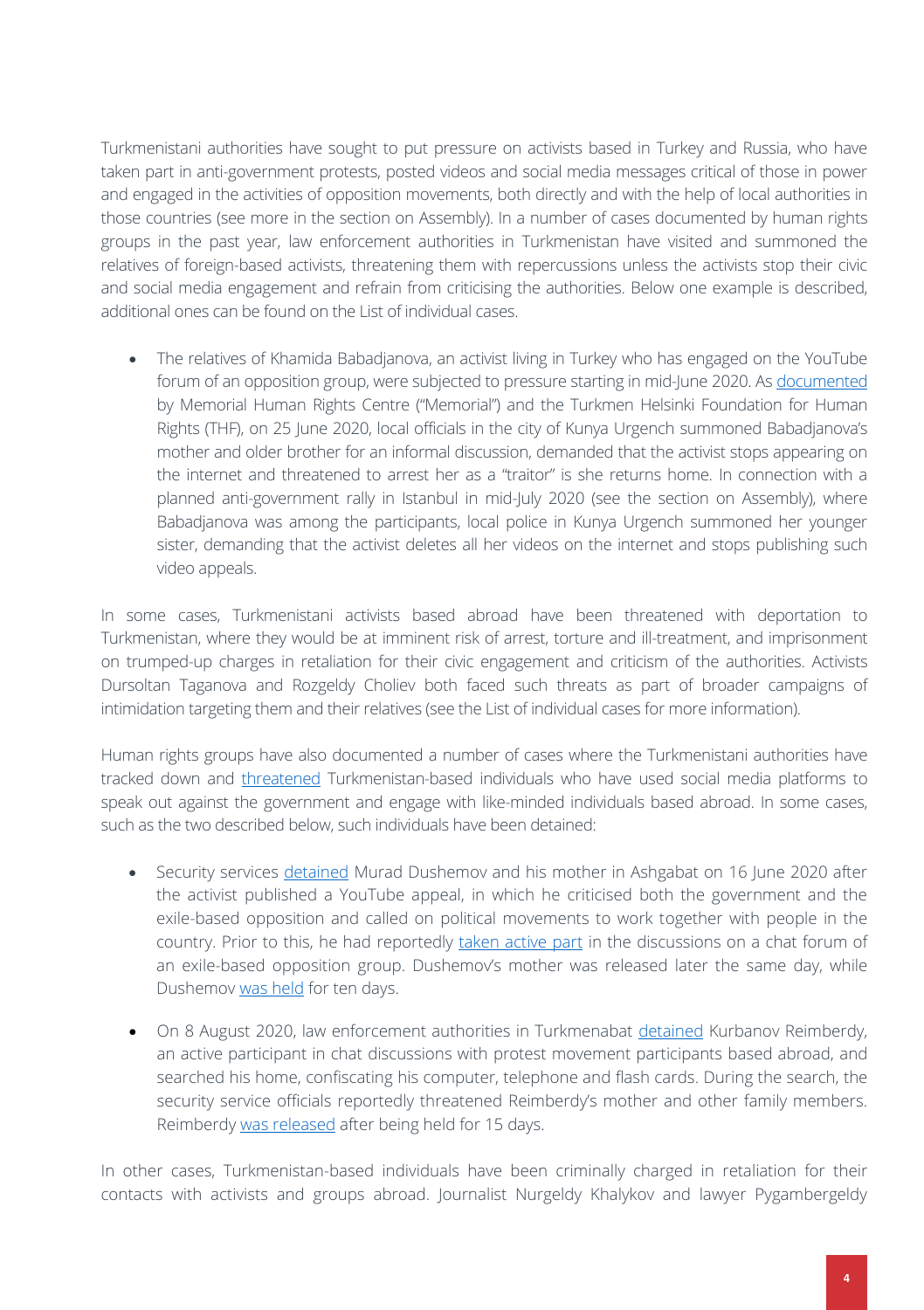Allaberdyev were both handed prison sentences in September 2020 on charges believed to have been initiated on these grounds (see more on their cases on the List of individual cases).

### *Recommendations*

The Turkmenistani authorities should:

- Put an end to the pattern of intimidation and harassment of activists based in- and outside the country, as well as their relatives because of the activists' criticism of the current situation in Turkmenistan and their contacts with like-minded individuals to discuss, exchange information and engage on issues of concern to them.
- Ensure, in particular, that no one is criminally charged, declared wanted, arrested or imprisoned because of their expressions of discontent, peaceful civic engagement or contacts with foreignbased opposition groups and promptly release anyone held on such grounds.

### **Restrictions on internet use**

While internet use has increased in Turkmenistan in recent years, access is still limited. There are no reliable official statistics, but according to the **Digital report**, internet penetration in Turkmenistan was 26 per cent in 2020.

Based on the president's order, the state monopoly internet provider, *Turkmentelekom* [significantly](https://www.hronikatm.com/2021/02/internet-tm/)  [decreased](https://www.hronikatm.com/2021/02/internet-tm/) its tariffs in February 2021. Thus, the monthly costs decreased from 150 to 100 manat (around USD 29 at the official exchange rate) for the cheapest unlimited internet access rate at the speed of 256 kbps, and from 350 to 200 manat (around USD 57 at the official exchange rate) for the fastest available internet access rate at 2 Mbps. The services nevertheless remained expensive in relation to the level of income in the country (where the minimum monthly salary was [set at](https://turkmenportal.com/blog/31110/v-turkmenistane-s-1-yanvarya-2021-goda-povysyat-zarabotnuyu-platu-pensii-gosudarstvennye-posobiya-i-stipendii) 957 manat for 2021). There were also reports indicating that *Turkmentelekom* did not cope with the increasing demand the price decreased result in, with internet users [complaining](https://www.hronikatm.com/2021/02/internet-tm/) about growing problems with internet interruptions and internet speed below the promised ones, especially during evening peak hours.

Moreover, even the fastest available internet access option in Turkmenistan (2 Mbps) is slow compared to global standards. According to the [Speedtest Global Index,](https://www.speedtest.net/global-index) the global average speed for fixed broadband connections was 98 Mbps in February 2021. The site listed Turkmenistan last on its ranking of the speed of both fixed broadband and mobile internet connections in different countries across the world.

Residents of Turkmenistan can use mobile internet services through the state monopoly mobile operator *Altyn Asyr* (''Golden Age"). However, because of the high costs of these services, their accessibility is [limited.](https://www.hronikatm.com/2021/02/internet-tm/)

In addition to internet access being limited, expensive and slow, it is heavily restricted. Many social media networks, messenger apps and websites that provide independent information about the situation in Turkmenistan have been arbitrarily blocked in the country. Most recently, the Zoom conference platform and Paypal payment system were reportedly [blocked.](https://turkmen.news/news/v-turkmenistane-aktivizirovali-blokirovku-vpn-zablokirovan-zoom-i-paypal/)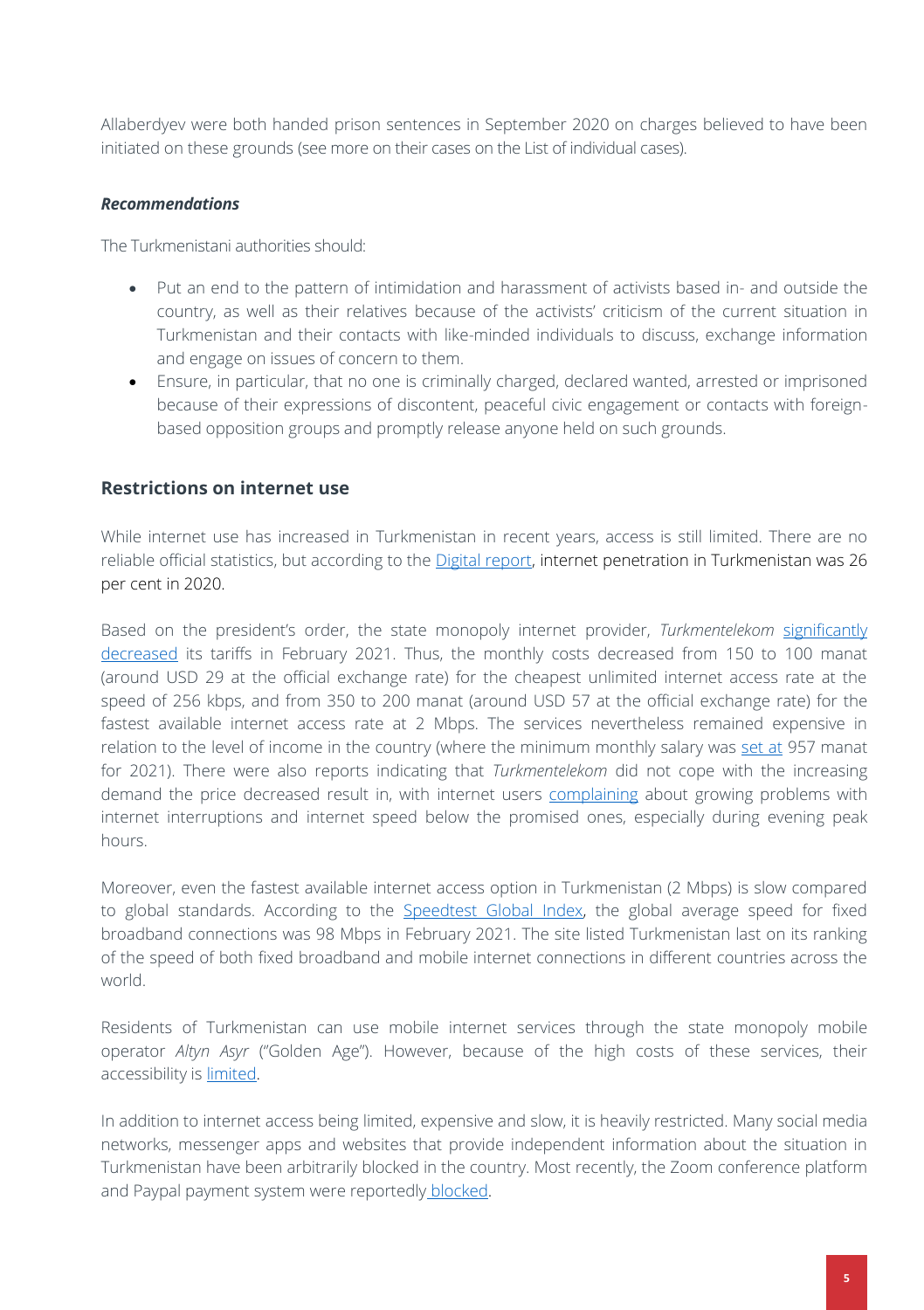Blocked internet resources are only accessible to residents of Turkmenistan with the help of internet censorship circumvention tools such as Virtual Private Networks VPNs). At the same time, the authorities regularly block access to such tools as well. In March 2021, TIHR and other independent outlets [learned](https://www.hronikatm.com/2021/03/vpn-inaccessible/) about large-scale service failures for VPNs in the country, which appeared to be the result of renewed efforts by the authorities to prevent residents from accessing internet resources that are only available through VPNs.

There have also been new reports about intimidation of residents using VPNs to access blocked internet resources. For example, in December 2020, the security services reportedly [summoned](https://rus.azathabar.com/a/30999952.html) at least ten people living in the Lebap region, questioning them about why they were watching online content critical of the situation in Turkmenistan and pressuring them to sign statements saying that they would stop accessing such resources. One of those targeted told *Radio Azatlyk* that security service officials questioned him for about eight hours about YouTube content he had recently watched and threatened him with criminal prosecution and imprisonment unless he agreed to sign a statement saying that he would stop using VPNs to access information critical of Turkmenistan's government and president. He said that the security service officials asked him: "Are you a traitor? Against the president?".

### *Recommendations*

The Turkmenistani authorities should:

- Take effective measures to promote internet access, speed and affordability, and stop the practice of arbitrarily blocking access to internet resources.
- Refrain from intimidating internet users who are using censorship circumvention tools to access internet resources that have been arbitrarily blocked.

### **Association**

### **Closed space for independent NGOs**

Turkmenistan's Law on Public Associations [requires](https://iphronline.org/wp-content/uploads/2017/03/TIHR-and-IPHR-report-for-March-2017-HRC-review-of-Turkmenistan.pdf) organisations to obtain compulsory state registration in order to operate lawfully, provides for strict registration rules especially for nation-wide associations and grants authorities wide powers to oversee the activities and finances of associations, as well as to close them down. In practice, the Turkmenistani authorities continue to promote governmentsupported and controlled organisations and have failed to take steps to enable genuinely independent civil society organisations to operate in the country. Thus, as previously, no independent NGOs addressing human rights are registered or able to work openly in the country.

Turkmenistani human rights NGOs that are based in exile also face pressure. The website of Austriabased TIHR, *The Chronicles of Turkmenistan* is regularly the target of cyberattacks. While TIHR has been able to successfully navigate most attacks, some particularly powerful ones have resulted in temporary disruptions to the work of the site. For example, in September 2020, TIHR was [subjected](https://www.hronikatm.com/2020/09/ddos/) to such an attack. TIHR believes that the cyberattacks are carried out at the orders of the Turkmenistani security services in an attempt to obstruct the organisation's independent coverage of developments in Turkmenistan. Similar to other independent Turkmenistan-covering sites, TIHR's site is blocked in the country and only available through VPNs. Because of the large-scale VPNs service failures reported in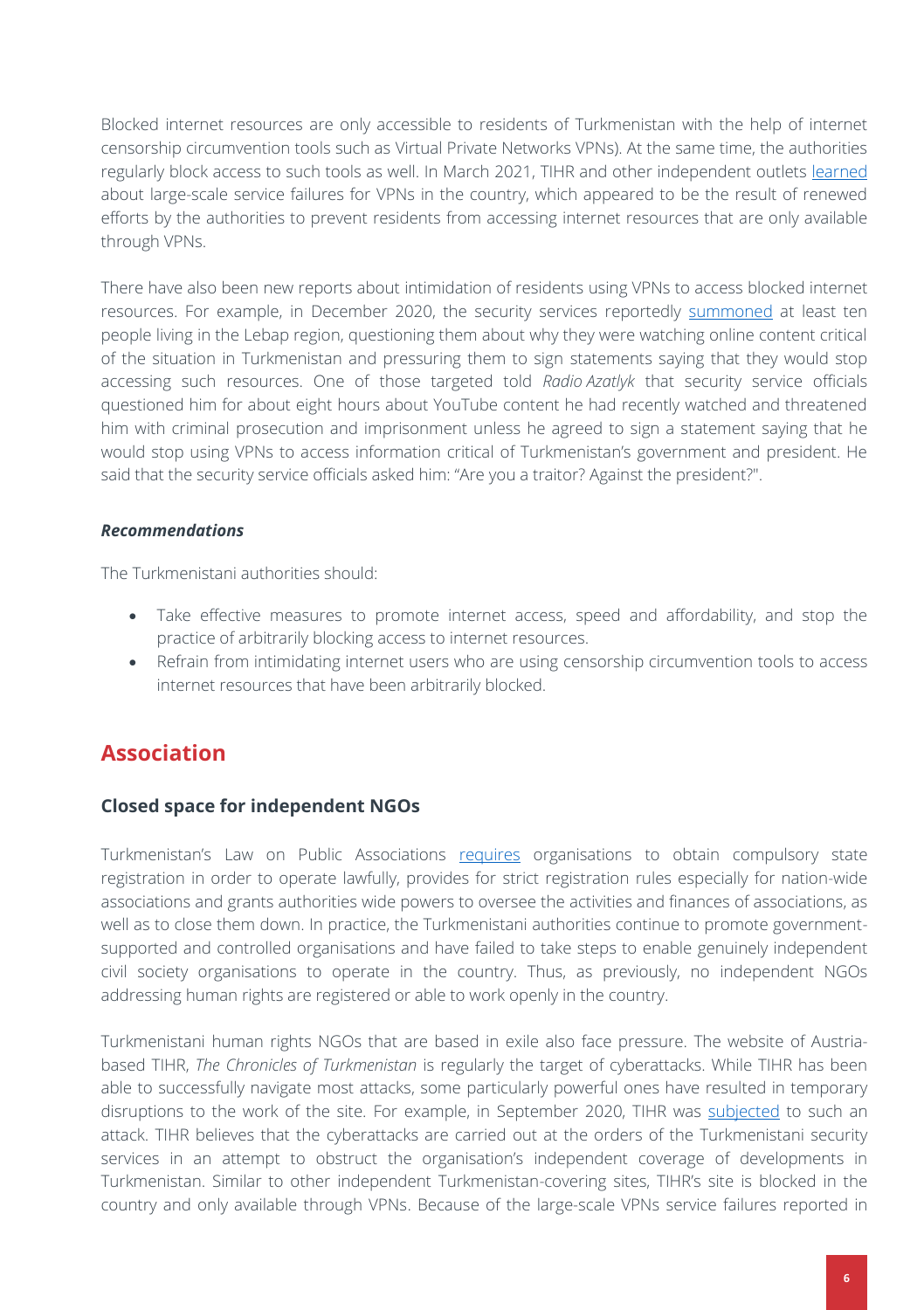March 2021 (see above under Expression), TIHR observed a significant [decrease](https://www.hronikatm.com/2021/03/ct-newsletter/) in the number of visits to its site.

TIHR's director Farid Tukhbatullin and his family members have also repeatedly been subjected to intimidation. Most recently, on 9-11 March 2021, Tukhbatullin's mother, brother and aunt, who live in the city of Dashoguz, all received suspicious calls/visits from local officials, leading the defender to suspect that this was another attempt at putting pressure on him through his relatives.

Most of TIHR's contributors inside Turkmenistan work clandestinely for security reasons, while activists with a public profile who cooperate with the organisation are held under surveillance and face ongoing attempts by authorities to obstruct their work (see more on the List of individual cases).

### *Recommendations*

The Turkmenistani authorities should:

- Bring the provisions of the Law on Public Associations into full compliance with international human rights standards, and take concrete steps toward creating genuine space for independent NGOs to operate in the country.
- Refrain from putting pressure on independent human rights and news providing NGOs, which are based in exile for security reasons, their leaders, as well as their contributors and relatives inside Turkmenistan.

# **Assembly**

### **Attempts to put down anti-government protests abroad**

In summer 2020, members of Turkmenistani communities abroad, above all in Turkey and the United States organised a series of peaceful rallies to protest against the policies of Turkmenistan's government. These protests were prompted by the government's [flawed response](https://www.iphronline.org/turkmenistan-government-responds-to-covid-19-and-hurricane-with-denial-cover-ups-and-intimidation-tactics.html) to the devastating hurricane that hit parts of Turkmenistan in April 2020 – instead of focusing on assisting the victims of this natural disaster, the government sought to cover it up. However, participants in the anti-government rallies abroad also raised other issues of concern, including the government's policy of denial with respect to the COVID-19 pandemic and its failure to take adequate action to protect citizens at this time. The rallies were promoted on social media and reported on by independent exile-based outlets covering Turkmenistan.

These developments did not please the Turkmenistani authorities, which sought to prevent further antigovernment protests abroad by targeting participants and potential participants both directly and indirectly with the help of local authorities in the countries concerned. In connection with a planned protest outside Turkmenistan's consulate in Istanbul on 19 July 2020, Turkish police [detained](https://www.hronikatm.com/2020/08/interview/) some 80 people, held them for several hours and requested their contact information. It appeared that this information was handed over to the Turkmenistani authorities as Turkmenistan-based relatives of those detained subsequently were subjected to pressure (see more under Expression and on the List of individual cases). While Turkish police justified the detentions with the lack of permission to hold the planned protest amid COVID-19 related restrictions on assemblies, there were also [reports](https://www.hronikatm.com/2020/08/dursoltan/) suggesting that Turkmenistani diplomats had requested the Turkish authorities to intervene to stop the planned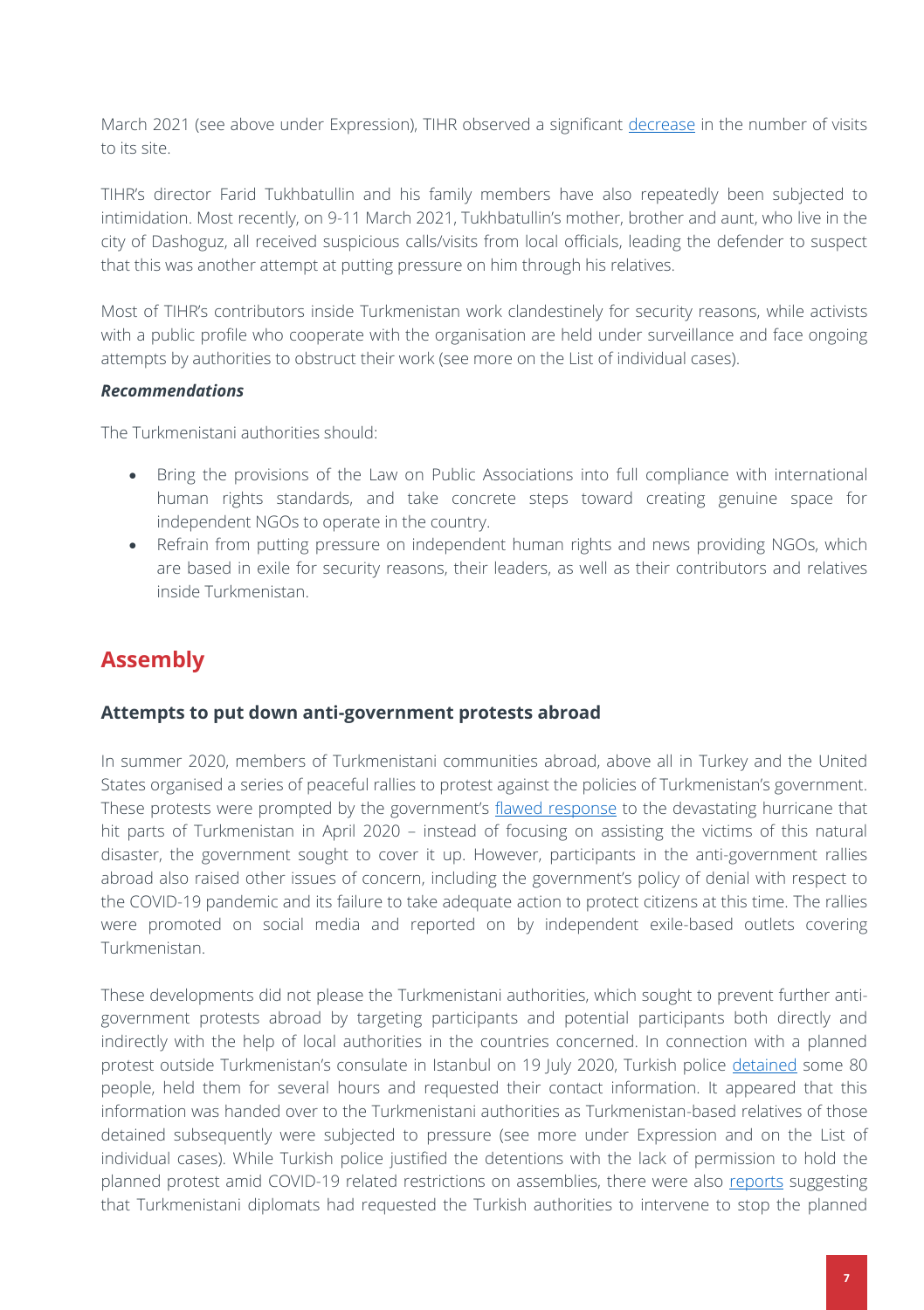protest. One activist detained on this day, Dursoltan Taganova was held for more than a month and threatened by deportation to Turkmenistan – officially for a visa violation, but in reality, in retaliation for her engagement in the protest movement against Turkmenistan's government (see more on the List of individual cases).

In recent months, foreign-based opposition groups have initiated new anti-government protests. For example, in February 2021, opposition groups planned on holding [a series of one-person pickets](https://www.hronikatm.com/2021/02/suleyman-protests/) in Istanbul in connection with the death of a young athlete, who was [killed](https://www.hronikatm.com/2021/02/smert-sulejmana-tursunbaeva-novye-versii-proizoshedshego-i-nesostoyavshiesya-pikety/) under unclear circumstances in Turkmenistan the same month. According to TIHR's information, ahead of the planned protests, Turkish police called up activists known to be involved in the Turkmenistani protest movement and warned them that they would be held accountable if they took part in unsanctioned actions held in violation of current COVID-19 restrictions. Those targeted believed that the Turkmenistani authorities had informed the Turkish police about the planned protests and provided the names and contact details of activists. People believed to be associated with Turkmenistan's diplomatic representations in Turkey also reportedly visited several companies and educational institutions where Turkmenistani migrants work and study, [warning](https://www.hronikatm.com/2021/02/istanbul-pickets/) them not to participate in opposition events if they wanted to "avoid problems" for themselves and their relatives in Turkmenistan. TIHR's sources reported that the pickets eventually did [not take place](https://www.hronikatm.com/2021/02/smert-sulejmana-tursunbaeva-novye-versii-proizoshedshego-i-nesostoyavshiesya-pikety/) as planned in Istanbul.

### *Recommendations*

The Turkmenistani authorities should:

• Respect the right to freedom of assembly of citizens living abroad and refrain from any attempts to intimidate and harass the participants or potential participants in peaceful protests against the government's policies held in other countries.

### **Quelling spontaneous protests**

Public protests are extremely rare in Turkmenistan because of the repressive climate in the country and the risk of persecution facing anyone who criticises the authorities. However, in some cases, residents have staged spontaneous protests to express their discontent about problems they are facing in their everyday lives and to demand action from the authorities. The past year has seen a number of spontaneous protests of citizens venting their frustration at issues related to the protracted economic crisis in the country, such as the lack of basic food staples sold at affordable prices in state subsidised stores and the lack of cash at ATMS (cash is still the only accepted form of payment in many stores and market places). The authorities have sought to quell these protests using tactics of, one the one hand, intimidation and, on the other hand, persuasion.

These are two examples:

• On 10 November 2020, residents of the Karakum district of the Mary region [staged](https://rus.azathabar.com/a/30940827.html) a spontaneous protest because of the lack of flour sold at state subsidised prices. About 30 people who were standing in line at a local state store to buy the promised monthly ration of flour took off to the local government administration when learning that there was not enough flour for the several hundred people wishing to buy this staple. They demanded that the authorities solve the problem with the lack of flour at state stores and grant them the flour rations to which they are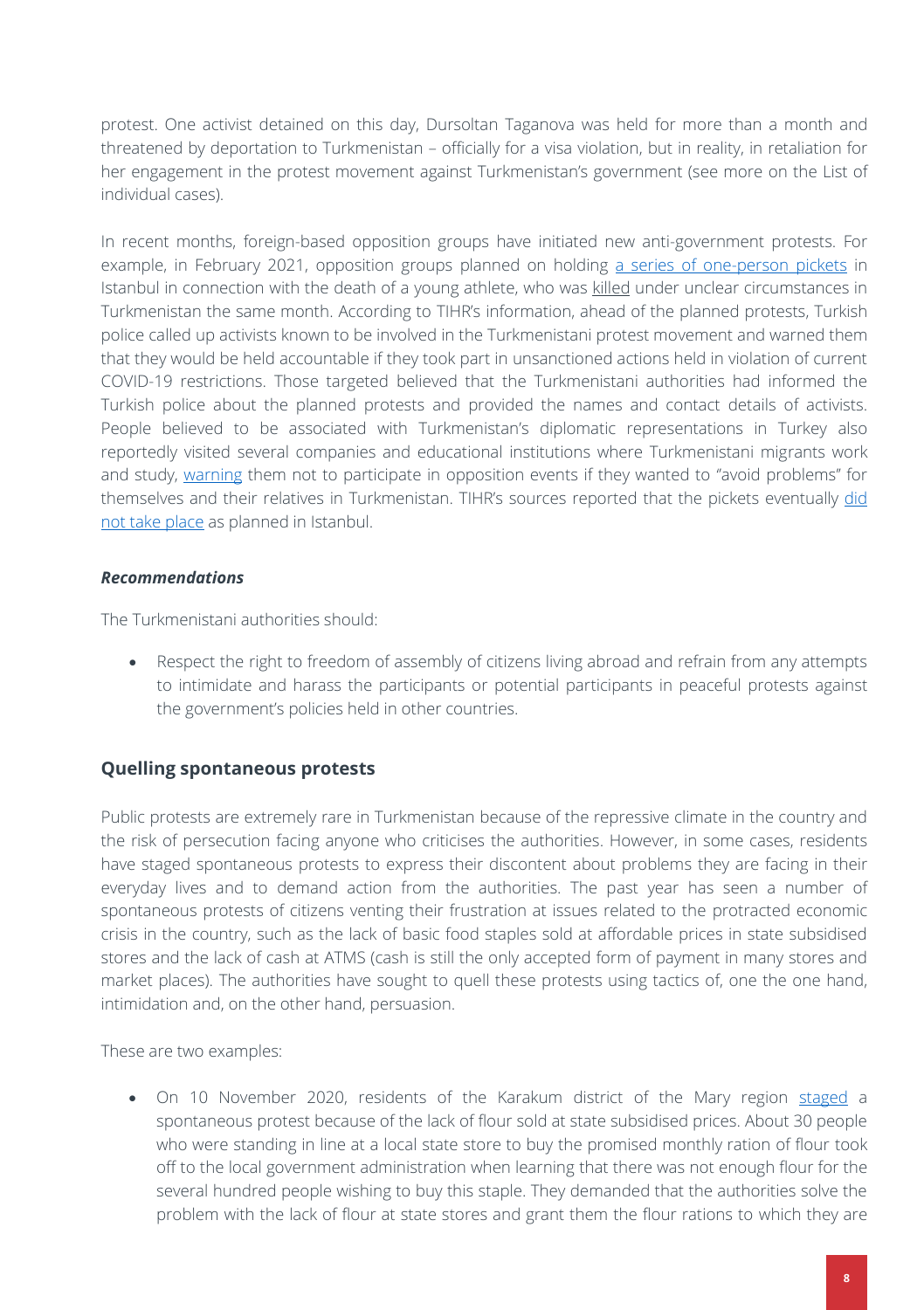entitled. A representative of the local administration came out to talk to the protesters, but after exchanging a few words with them, he called the police, who promptly arrived and dispersed the crowd.

• Turkmen News reported about two cash-related protests in the city of Balkanabad in September 2020. On 7 September, about 200 people who were unable to withdraw money at Turkmenistan Bank operated ATMs in this city after standing in line for hours to do so [joined forces](https://turkmen.news/news/balkanabad-200-chelovek-prishli-v-prokuraturu-i-tsb-zhalovatsya-na-rabotu-bankomatov/) to complain to the authorities. They first went to the regional prosecutor's office, where officials said that they did not deal with these kinds of issues, and then to the Central Bank's branch office in the city, where officials promised that money would be available at the ATMs "within half an hour". However, this did not happen and eventually the protesters had to go home without cash. On 25 September 2020, about 300 people who similarly were unable to withdraw cash after standing in line for hours [went](https://turkmen.news/news/300-zhitelej-balkanabada-prishli-v-prokuraturu-i-dobilis-vydachi-deneg-v-bankomatah/) to the prosecutor's office to complain. This time, officials there intervened and contacted the director of the Turkmenistan Bank, and as a result, protesters were able to get cash.

### *Recommendations*

The Turkmenistani authorities should:

• Safeguard the right of citizens inside Turkmenistan to freely assemble on issues of concern to them, including by holding peaceful spontaneous protests without facing repercussions.

### **Forcible mobilisation for state-organised mass events**

While repressing the right of citizens to discuss and freely assemble on issues of public concern, the Turkmenistani authorities mass mobilise residents for state-organised parades, celebrations and other events, at the threat of repercussions for the refusal to participate. Public sector employees and students are the groups most frequently mobilised.

The practice of forcible mobilisation of state events is in violation of the right to freedom of assembly, a basic element of which is voluntary participation in assemblies. Among others, the UN Human Rights Committee has [criticised](http://tbinternet.ohchr.org/_layouts/treatybodyexternal/Download.aspx?symbolno=CCPR%2fC%2fTKM%2fCO%2f2&Lang=en) Turkmenistan for this practice and called on the authorities to ensure "that participation in mass events is voluntary and refrain from any reprisals for non-participation".

In the recent months of the global COVID-19 pandemic, the Turkmenistani authorities have continued the practice of mass mobilisation, although there have been fewer state-organised mass events than previously. In this way, the authorities have not only violated the freedom of assembly of citizens but also exposed them to a heightened risk of contracting COVID-19, in particular by failing to ensure that event participants comply with protective measures such as the use of masks and social distancing enforced in other contexts.

Below we describe two examples documented by TIHR:

• On Saturday 7 November 2020, a so-called *subbotnik* – a day of free labour for public purposes – took place across the country. According to TIHR's information, employees at state and public institutions, students, schoolchildren and army conscripts [were mobilised](https://www.hronikatm.com/2020/11/subbotnik-3/) to plant trees and